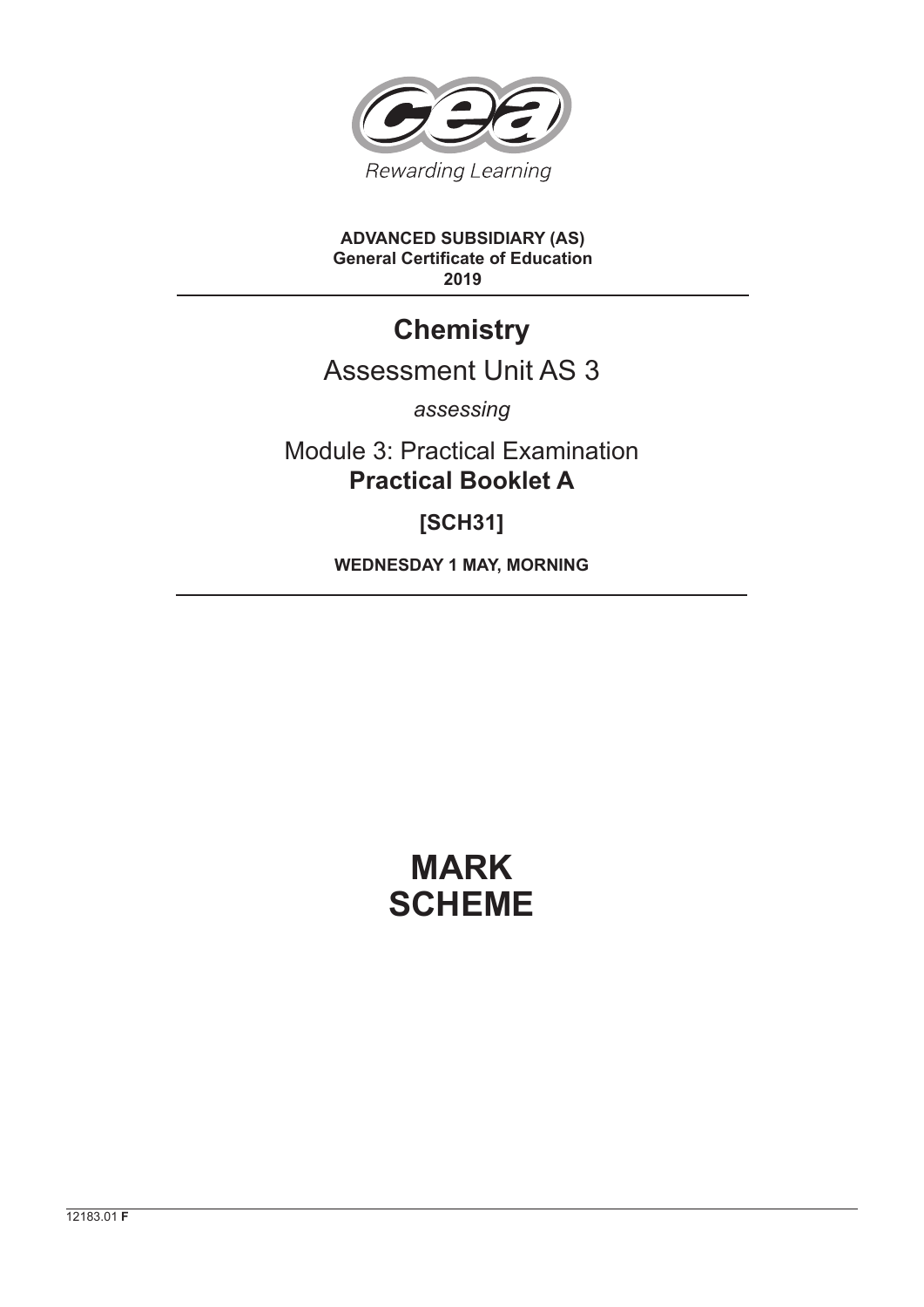W is sodium hydrogencarbonate.

|   |           |      |                                                                                                          |       | <b>MARKS</b> |
|---|-----------|------|----------------------------------------------------------------------------------------------------------|-------|--------------|
| 1 | (a)       | (i)  | bulb does not light up                                                                                   | $[1]$ |              |
|   |           | (ii) | bulb lights up [1]<br>fizzing at both electrodes [1]<br>faster/more bubbling at (negative) electrode [1] | $[3]$ |              |
|   |           |      | (iii) non-conductor when solid and conducts when dissolved in water<br>$[-1]$ for any omitted            | $[1]$ |              |
|   | $(b)$ (i) |      | colourless liquid formed                                                                                 | $[1]$ |              |
|   |           | (ii) | (gas produced) which turns limewater cloudy                                                              | $[1]$ |              |
|   | (c)       | (i)  | green/blue/green-blue/blue-green solid/precipitate formed [1]<br>effervescence [1]                       | $[2]$ |              |
|   |           | (ii) | flame extinguished                                                                                       | $[1]$ |              |
|   | (d)       | (i)  | effervescence [1]<br>(green) residue disappears/(green) solution formed [1]                              | $[2]$ |              |
|   |           | (ii) | white precipitate is formed                                                                              | $[1]$ |              |
|   |           |      | (iii) white precipitate formed                                                                           | $[1]$ |              |
|   |           |      | (iv) yellow/orange flame                                                                                 | $[1]$ | 15           |
|   |           |      |                                                                                                          |       |              |

**AVAILABLE**